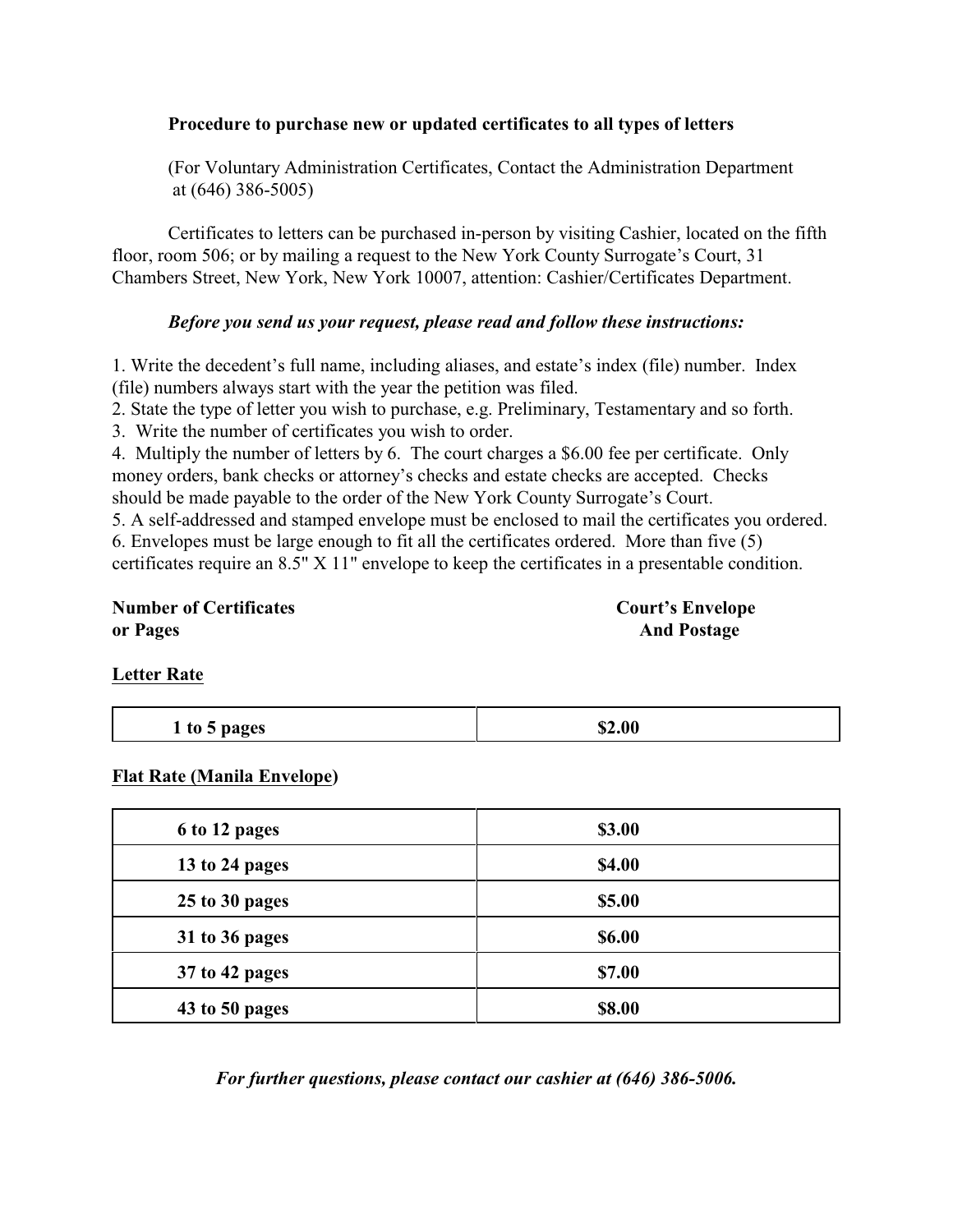Cashier, Room 506 (646) 386-5006 Hours of operation: 9 a.m. – 4 p.m., Monday – Friday, closed on holidays

Forms of payment:

Attorney Checks Bank Checks Money Orders Estate Checks Cash (exact amount in person only, do not mail cash) Visa/MasterCard, Discover (only in person, with a photo ID) No personal checks

Each estate requires separate payment

Payable to New York County Surrogate's Court

For Certificates requested by mail – (send to cashier, room 506) Certificates of letters are \$6 each Indicate the index (file) number, estate name, and type of letters (testamentary, administration, trusteeship, preliminary, etc.) Enclose a stamped, self-addressed envelope, sized 8.5" x 11" with sufficient postage

All prepayments of certificates of letters must include a large, stamped, self-addressed envelope or purchase one from the cashier.

For certified or exemplified (authenticated) court documents: - (send to record room, room 402) Certified documents are \$6 per page Exemplified documents are \$6 per page, plus \$20 exemplification fee Indicate the index (file) number, estate names, and list each document needed as well as the number of pages of each, then total the number of pages Only original court documents can be requested, not the death certificate, funeral bills, correspondence, or exhibits Enclose a stamped, self-addressed envelope, sized 8.5" x 11" or larger with sufficient postage

#### For Apostille:

Request exemplified documents with original signatures

Once completed, bring exemplified documents to:

60 Centre Street, Basement (County Clerk)

123 William Street, 19<sup>th</sup> Floor (New York State Department of State)